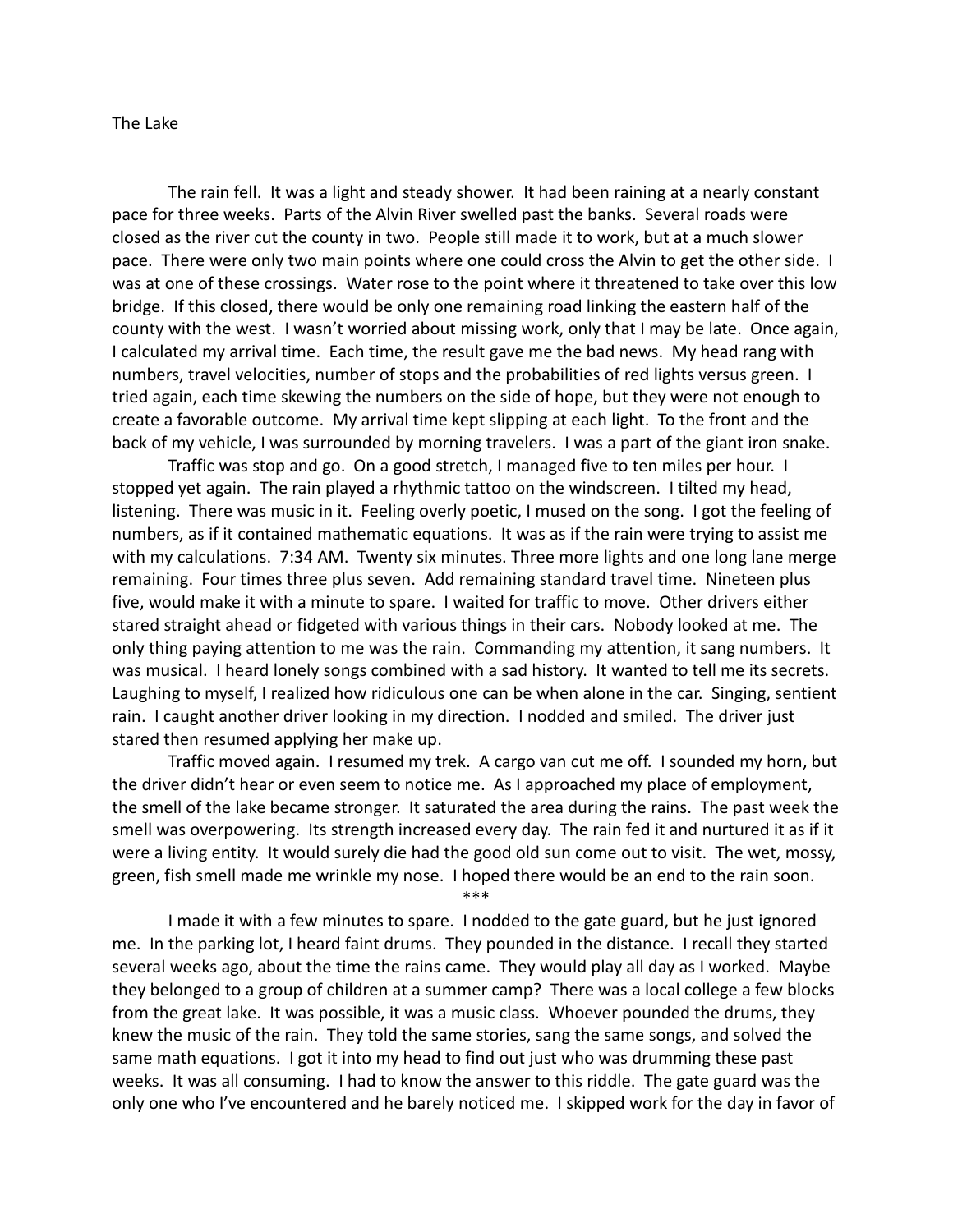solving this mystery.

It was as if the drums had a consciousness. They knew I resolved to root them out. They teased me. Instead of one directional source, there were many. It sounded like they came from everywhere at once. Why would they call out to me only to hide? Is this a terrible joke, a game? This went on for a few blocks of circling around. As I moved closer to the great lake, they relented. There was only one focused source; the lake. Pedestrians gave me a wide berth, but refused to return my pleasantries. A young mom was walking with her child. She held him by the hand. I nodded tipping my hat as they approached. She only shivered and pulled the boy closer. The drums were softer now, and more focused. They were very easy to follow. I was led to the marina. It was full as the rains were constant. Nobody wanted to go out on the water. It was filled with various personal craft, and some more luxurious models. My jaunt was accompanied by a light drizzle. It seemed our town would never again see another dry, sunny day. The boats rocked on the water. It was a gentle surface. The patter of raindrops peppered the lake. It would've been pleasant had it not been for the terrible smell. That rotted fishy smell was much stronger here.

I walked out onto the long cement pier. It was in a terrible state of decline with crumbled sections in many places. The city claimed it was to be repaired this year. The Army Corp. of Engineers would be assigned to the job. For now, it was a risky affair. Parts of the pier had more solid footing than other places. I could see where the cement broke away and a small boulder that was once part this walkway was just below the surface. It was now a part of the other boulders under the marina. I was soaked, and cold to the bone. I should be uncomfortable, yet I felt relaxed. I had the same feeling one would on a beautiful sunny day. The cold drops were akin to the warm sunshine on my skin. I stopped walking for a bit to take it all in. Several hundred yards behind me was the shoreline.

A few hundred ahead was the end of the pier, and my destination. It was a small lighthouse. It wasn't the romantic things one would see on a postcard, shining for miles on the north east coast. No. This was a little structure stuck to the end of the pier. The lighthouse was a squat thing painted in orange and white. It served the marina and those coming and going. It was littered with graffiti declaring who loves who, and who is the greatest man ever. Small profound poems were left on the walls. I looked them over. Most were uplifting pieces inviting the community to love each other. It was a rough town. These were encouraging. It was strange that there were mainly positive messages scrawled across it. There was little to no profanity. It was as if this was a conscious act to ward off something. There was one poem I could not decipher. It was a strange contribution to the rest.

*For the wind is your voice It calls to me oh yeh-keil Oh the stars are your path I come to you oh yeh-keil yeh Your orb laid bare oh yeh-keil yeh barum Carum oh Carum ho! Your wonders abound oh yeh-keil yeh barum no Carum*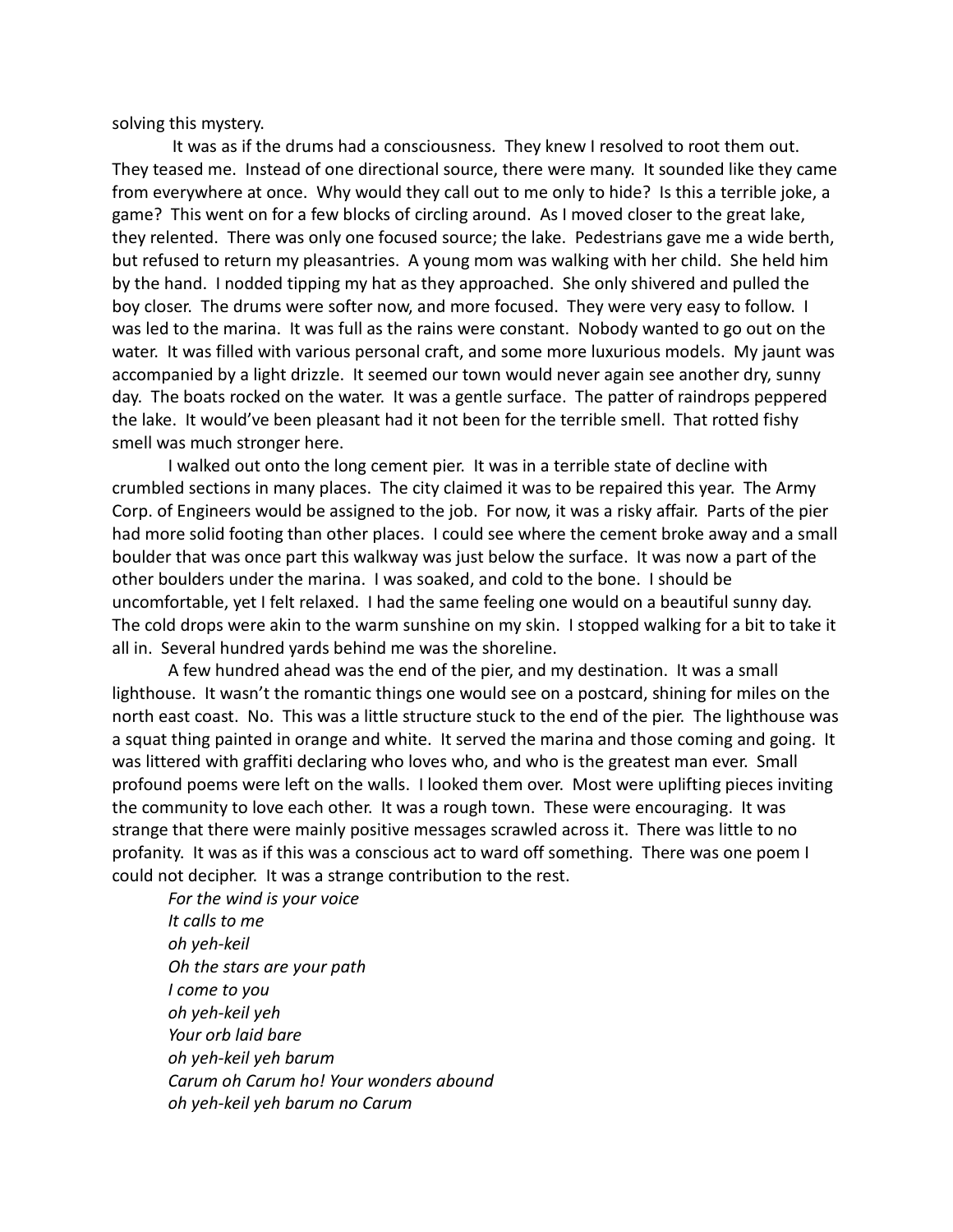## *The orb shines oh Marduk Marduk protect me!*

I studied this last one. It made no sense to me. I read the strange words in my head. Trying to digest and understand it, I read them several more times. Something unhinged in my head. I had the most wondrous feeling. Small aches or pain my body accumulated over the years were gone. I was on a cloud, numb to the rain and the cold. I was full of quiet energy. The words insisted. They wanted to be read over and again. I obliged. I couldn't resist them. My head floated gently on my shoulders. It wanted to separate and fly away. I read the words again. This time, out loud. The drums in the rain grew louder as each syllable was spoken until the last line I was made nearly deaf.

Then it all stopped. The drums were still. I turned slowly around at the end of the pier. The world was in stasis. Raindrops hung in the air, in front of me. I pushed water out of my way as I explored. Each drop no longer part of a song. No more mathematical equations broadcast to me through the music of the rain. I smiled. This was the perfect feeling. I looked into the water. I saw a small school of fish frozen. Something caught my attention. A thing moved there just under the water. Many things moved.

They walked on the bottom as they approached the pier. Their form was incomplete. They appeared as men. They also held the form of fish. There was an inbetweeness about them that suggested they were much more than that. Their form was fluid. They stretched and contracted with the appearance of an oil slick. Each of them lost form then coalesced into a protean shape then back again. The only steady anchor in their rhythm was their eyes. I could see them burning into me from under the lake. They were terrible and ancient eyes. Their story was laid bare as they approached. They wanted to be read. Their eyes told me of things to come and things past. I was held in place as the others approached. I saw pieces of Earth's history. Pieces that they wanted to show me. Images of these others mingling with prehistoric man filled me with a curious dread. How old is this race of strangers? How strange can they be if we've cohabitated with them during our existence? They showed me multiple futures. Various possibilities that will happen or could happen. The possibilities ranged from the glorious such as Man colonizing the stars, to the pitiful as Man collapses on itself and loses purchase on this Earth.

Two of the ambassadors surfaced. The rest remained below. I lowered myself into the shallow water at the edge of the pier. They held my gaze for a while completing their stories of days past and times to come. Their eyes were awful. They were also intense. Full of fierce intelligence, they were desperate that I join them. They had things to show me if I'd only follow. The numb happy feeling intensified. I floated on a cloud. All anxieties I didn't know I possessed melted away. One of the ambassador's eyes had a sadness to it that I didn't notice before. The pair turned and re-entered the lake joining their brothers who waited below. I followed.

The water was cold. I registered the temperature, but it had no effect upon me. I did not shiver. I was happy. I stepped forward as the water rose quickly. Soon the water passed over my face then the top of my head. I took a breath prior on reflex, but knew that I didn't need it. I was at home here. The three of us walked further to join the group. The surface moved further away from us as we traveled along the bottom. There was a trail here. At periodic intervals, around every fifty meters, a small statue lined one side or the other of the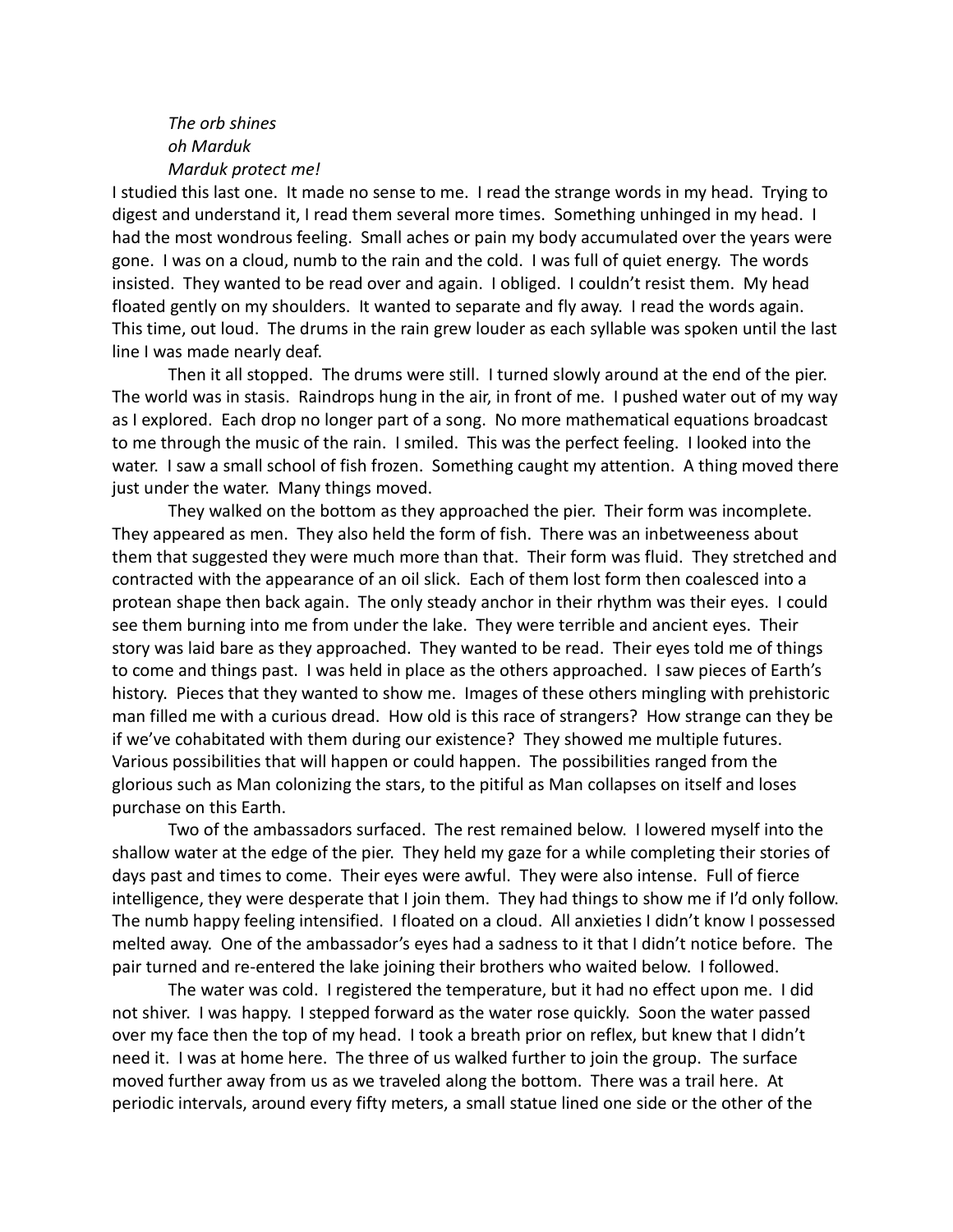path. Each were unique, but held similar qualities. All were cylindrical and made of some beautiful green rock. They were representations of men and creatures. Legs, arms, and other limbs folded just so in order to fit the form. It was only my imagination, but they were looking at me. Man and beast alike judged me from their stone homes. My euphoria held. All anxiety was bled away the moment I finished reciting that strange poem. They weren't frightening, though they probably should be. I felt sorry for them. My empathy for them suggested they live and were not happy in their situation. Yet they still judged. Was I worthy to walk among these ambassadors of the great lake?

We walked deeper into the dark. The statues shone with a dim phosphorescent light. They guided our group along the path as we journeyed ever deeper. We must have been a dozen miles from the shore and that squat lighthouse. We walked most of the day. It was difficult to determine the time as the sun was no longer available. We passed a minor shipwreck along the way. It was home to the local creatures. The path rose and sank, twisted and turned much like a trail on land. We entered a small valley. The ambassadors, who have ignored me most of the trip, stopped and turned. One approached me then gestured toward the far end of the valley. His eyes were terrible. Gold rimmed and jagged were his irises. The pupils were round but not without a hint of animal to them. They were deep. I felt I could fall into them and travel longer than I have in my entire lifetime. They were void. The entire group caught up and gathered around. Several joined the first in the gesture. It was clear. This was the end of the line. They would not go any farther, but I was to continue. Towards what? How could my guides leave me? I found I had no idea why I was here only that I wanted to see more. I had to know what these beings were and what else was down there. Was that my purpose? Curiosity would have to do. I nodded to them and continued. Several dozen paces in, I slowed and turned. They were still there where I left them, watching. One by one, they slowly turned away and left. The last one remained to watch me leave.

\*\*\*

The valley was long. I believe I had traveled a few hours since the ambassadors parted ways. I was not tired. I was not hungry nor thirsty. The desire to see more wonders drove me. My euphoria heightened for at last I reached the end of the valley. It opened into a plateau. Beyond that was the great depths of the lake. I knew I wouldn't go much further. The plateau was home to the most beautiful city. It was full of pale green and yellow lights. There was song in the water. I heard music all around me. They were mostly atonal and discordant tunes. They unnerved me, but I was intrigued. I listened as I approached. It wasn't musical instruments as I first imagined. This was singing. It had to be. It was as if every inhabitant in the grand city were singing the same song. I was convinced they told an important story, if only I could speak that language. The phosphorus statues continued to line the trail all the way to the city gates. I had about an hour's walk ahead of me. By then, I'd reach the city limits. The statues leered and grinned. The judgment was over. They were satisfied with some conclusion that was not revealed to me.

I entered that city. The first avenue I walked was empty. The buildings still shone with their lights. The pale yellows and greens emanated from within the stone itself. The song stopped and the streets where quiet. Where were the inhabitants? Where was this choir who welcomed me with such sound? Shadows moved here and there. They lived in the corners of my eye. As I turned to focus on each, they'd disappear. In the windows, the alcoves, and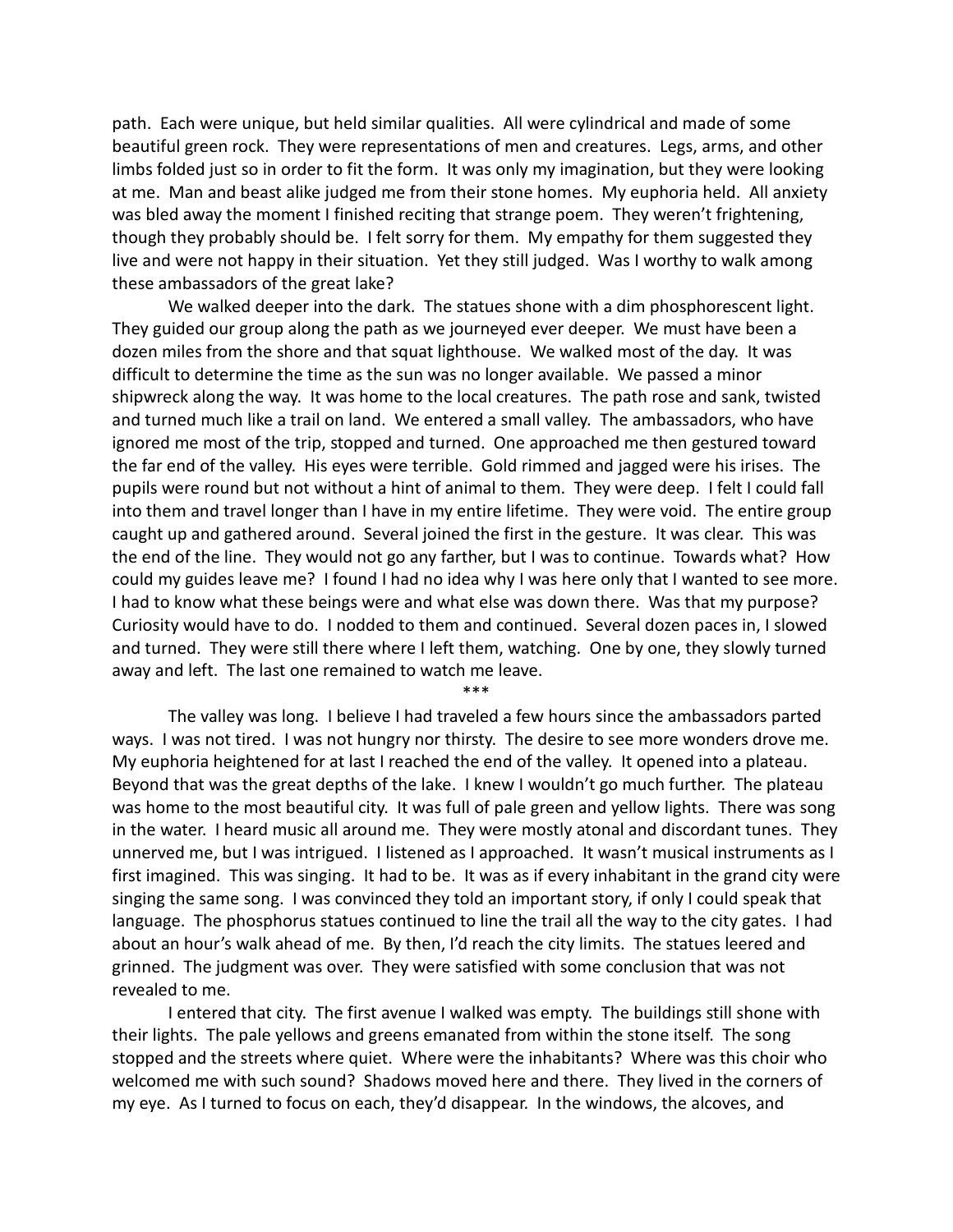doorways they hid. Where they ashamed of their appearances? Where they frightened? Side streets were also deserted. I no longer saw their quick movements in the corner of my eye. Word must have spread that I have arrived. Or they are no longer curious about my presence. The songs resumed, and I felt a terrific pull to the far edge of the city. Some of the lyrics became clear to me. Through the trek in the city streets, more and more of the song was laid bare. I could understand it! They sang of ancient times before man and their longing for our kind. They sang of the stars and paradise. This was followed with tails abound with strife, war, and conflict. They told me of the Watchers and their wars with the Ensi. I learned how their Celestial Wars nearly cracked the fabric of the universe. Pain, longing, and lost love were the remaining verses. These were a lonely, sad, race of outcasts. Maybe they could no longer go home. What were we to these creatures? Were we pets, companions, children, what? Did we provide happiness or just curiosity? What was our relationship? Their message wasn't clear.

I reached the far end of the city. Only one citizen was waiting for me. One brave member of this wondrous and lonely city came to see me off. It was a squat thing, round and barrel shaped. It resembled a barrel cactus only it was leathery. Around where, I assume, its neck was supposed to be was a leathery collar that contracted and expanded in diameter. Inside the top surface surrounded by the collar was a nest of eyes. It had movements akin to sea anemone. Several thin tendrils spaced equally around its body whipped around in the water. I had a sense that it was very nervous to meet me.

It talked to me, but I do not know how. For in my head were vague images, pictures, and feelings. I knew they were not my own. This was the mayor. It thanked me for visiting his city and bid me to follow. We traveled to a great ledge. There was such a dark abyss below. I had a feeling there was no bottom. A ring of lights climbed out of the dark. They came straight up out of the deep. They hung there right in front of me laying down horizontally. Another ring rose. It followed the same path then stopped several meters underneath the first. Still more came. The pattern continued until there was a rough outline of a vertical tube of lights shining in the darkness below.

\*\*\*

I was compelled to fall into the lights. I had to see more. What was at the end of this? I couldn't believe I was walking toward the edge. Why wasn't I running the other way? There was such a great pull of curiosity and something else. Just before I fell, the mayor brushed a tendril across my arm. As it touched me, it left me with a final message. They are the remains of the Watcher race. They were much like us at one time, but had to evolve to protect us and themselves. They had lost the Celestial War and were hiding anywhere they could. The Ensi would one day find them. Until then, they were happy with these occasional offerings. The Ensi were curious about humanity. They were happy to suspend the search for remaining Watchers, if only they could study us. The lights sped past as I processed this. What would they do to me? What could I expect? I fell for so long. The tunnel transitioned to what I thought was horizontal. It was difficult to determine up and down here. I knew I was no longer under the lake. In between the lights ribs, I caught glimpses of stars. The heavens moved around me. The sights were so beautiful. This went on until a new galaxy approached. The ring of lights tunneled into the edge. It delivered me toward a solitary planet.

That's when the tunnel ended. I was on my own in the dark. A vapor enveloped this place. It was miles out and around the planet. As I moved closer, wisps of the clouds